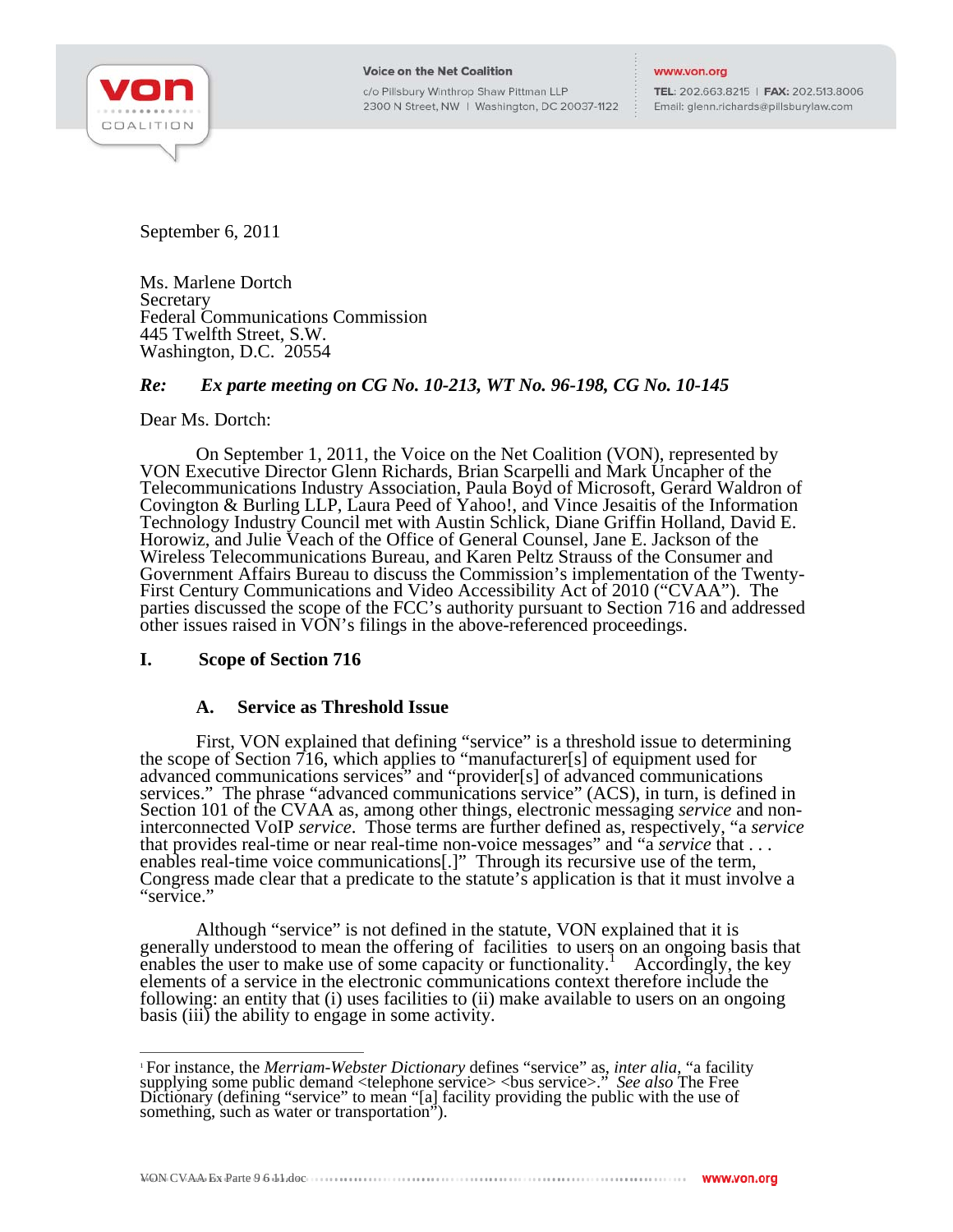

 VON emphasized that companies that make available software for purchase on disc are not engaged in providing a "service" but rather are selling a good and that the Uniform Commercial Code defines "goods" as all things that are movable at the time of identification to a contract for sale. It is clear that a simple disc of software purchased by a consumer is "movable at the time of sale" and therefore is a good and not a service. In contrast to an ongoing service relationship, the commercial exchange described above involves a one-time transaction in which the end user has little or no more dealings with the selling entity, and the selling entity has no facilities that it makes available to the end user on an ongoing basis. $\frac{2}{3}$ 

 VON urged the Commission to make the services/goods distinction clear, as outlined above. Otherwise the Commission risks inadvertently sweeping into its regulations a large number of companies that do not make facilities available on an ongoing basis with customers when it is clear that Congress did not intend to cover such companies when it carefully wrote the definitions contained in the CVAA.

# **B. Scope of Section 716(a)**

## **1. Proper Interpretation**

 VON next discussed the scope of Section 716(a), which imposes accessibility obligations on "manufacturer[s] of equipment used for advanced communications services, including end user equipment, network equipment, and software[.]" VON explained that inherent in the statutory language are limits on the scope of the Commission's authority: (1) the Commission may only regulate "manufacturer[s] of equipment," and (2) the equipment in question must be "used for" an ACS. Congress did not give the Commission authority to regulate any entity that is remotely involved with advanced services but only those that fall within the statutory framework. Careful attention to the proper limitations flowing from these terms is necessary to ensure that the Commission complies with the statutory limits set forth by Congress.

Manufacturers of equipment. First, VON highlighted that the Commission may only regulate "manufacturers of equipment." That the Commission's authority reaches only to manufacturers of equipment is confirmed by the sub-section title "Manufacturing" and by repeated references to the obligations of manufacturers. *See* 47 U.S.C. § 716( $a$ )(1) ("[The Commission] shall ensure that the equipment and software that *such manufacturer* offers for sale . . . shall be accessible[.]");47 U.S.C. § 716(a)(2) (specifying the means by which a "manufacturer of equipment" may satisfy the requirements of paragraph  $(a)(1)$ ).

 $\frac{1}{2}$ When applying the concept of making facilities available on an ongoing basis, activities s<br>providing software updates should not be considered since the product can clearly be used<br>without the update.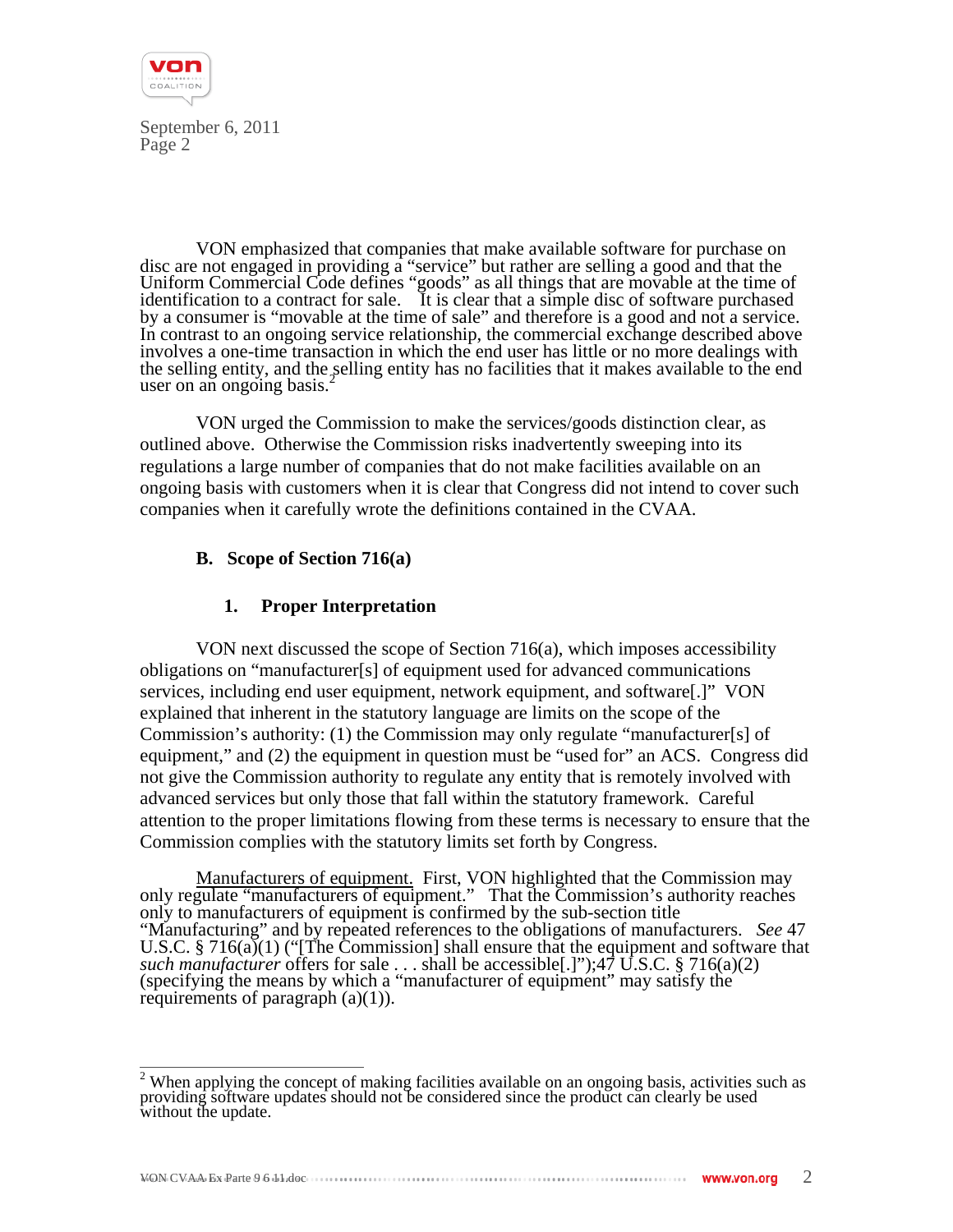

 It is clear that software is not "equipment" within the meaning of Section  $716(a)(1)$ . The statute gives the Commission authority over "a manufacturer of equipment used for [ACS], including end user equipment, network equipment, and software." Insofar as the manufacturer includes a software component in its physical equipment used for ACS, the manufacturer would be responsible for ensuring that such software complies with the CVAA. *See* 47 U.S.C. § 716(a)(1) (stating that "the equipment *and* software that such manufacturer offers for sale" must be made accessible) (emphasis added). However, Section 716(a) provides no authority to regulate directly software makers.

 Thus, VON explained that Congress intended to give the Commission authority that will allow it to pursue manufacturers of ACS equipment to ensure the ACS equipment including all necessary hardware and software component parts deliver accessibility solutions. For instance, even though the Commission cannot regulate an operating system programmer, it may ensure the accessibility of the operating system by pursuing the manufacturer that includes the operating system on its devices used for ACS. The Commission, however, cannot reach each manufacturer of hardware or software components in a device used for ACS.

Meaning of "used for." Second, VON highlighted that the Commission must give meaning to the phrase "used for" in Section 716( $\tilde{a}$ )(1), since an overly broad interpretation would lead to plainly unacceptable results. In some sense, when a user is employing an ACS service on a computer, every component of the computer necessary to the function of the service is being "used for" that service. Yet such an interpretation would lead to an untenable expansion of Commission authority and regulatory burdens since the computer's power cord, its CPU, and its RAM all would be subject to Section 716(a)(1). Such a result does not comport with the careful balance Congress intended to strike, nor is it clear how such devices could be rendered accessible.

 VON explained that to prevent such a result, the phrase "used for" must be seen as limiting the possible scope of regulation. VON asked the Commission to clarify that "used for" limits the scope of regulation to **equipment that** *by itself* **can be used for access to an ACS without substantial additional technology or add-ons**. Such a definition avoids the problem of regulating equipment that is clearly attenuated from the ACS and gives practical meaning to the phrase "used for." This interpretation provides the Commission with sufficient authority to ensure proper accessibility of devices users will purchase for the purpose of employing as an ACS while avoiding unnecessary breadth, thus maintaining the balance between accessibility and innovation that Congress intended to create pursuant to the statute.

#### **2. Scope of Section 716(b)**

 VON reiterated the importance of giving meaning to the term "service" so that the scope of Section 716(b) is properly limited to those who provide advanced communications *services* and not merely those who sell goods. Thus, VON asked the Commission to make clear that Section 716(b) applies only insofar as someone is offering an ACS to the public. VON also asked the Commission to clarify that Section 716(b) does not reach developers of products that may facilitate ACS, but do not actually provide ACS, such as operating systems and programs that merely organize one's emails. While these products facilitate the provision of ACS, they are not themselves an ACS, because they lack the indicia of services — they are sold at once rather than provided on an ongoing basis and do not require the use of facilities. Thus, the Commission can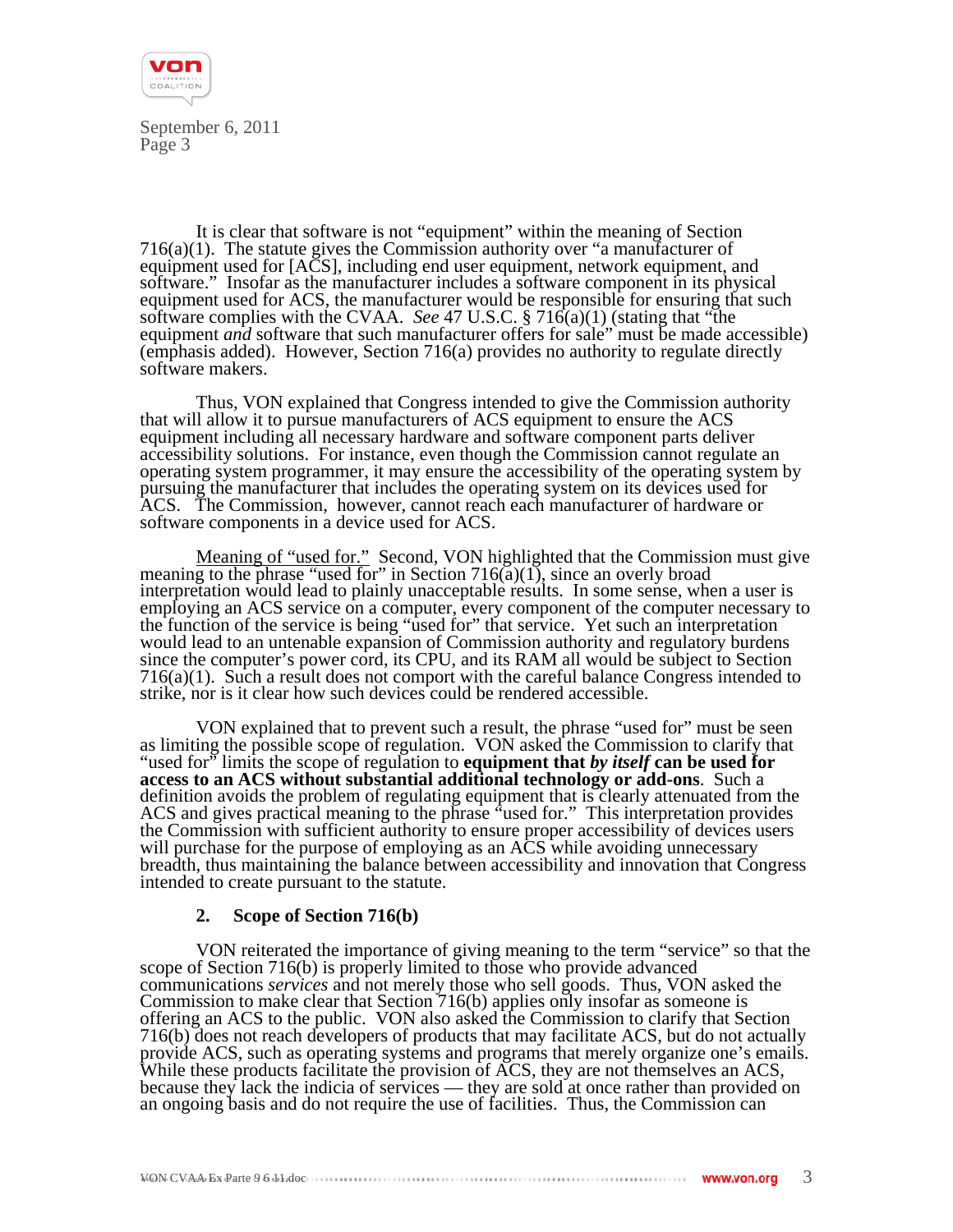

ensure that software designed for use by an ACS provider is properly accessible. However, pursuant to the statute, the duty of compliance of an ACS offering properly falls on the ACS provider rather than on a software or hardware component provider or on a developer of software whose product may facilitate ACS but does not actually provide an ACS.

## **3. VON's Interpretation Is Consistent With the Statutory Structure**

 VON explained that the interpretation described above is consistent with the statutory structure of the CVAA:

 Overly broad interpretation of Section 716(a) renders 716(b) superfluous. First, VON contended that interpreting Section 716(a) to regulate all developers of software used for ACS, regardless of whether included in physical equipment, would render Section 716(b) superfluous, contrary to the statutory design. Such an expansive reading would mean that section 716(a) would capture all ACS providers since advanced communications services of necessity include software. Thus, if software fits within the ambit of Section 716(a), the regulation of an ACS provider via 716(b) is unnecessary and duplicative.<sup>3</sup> Therefore, it is clear that Section 716(a) is not so broad as to reach a provider of software. VON explained that its interpretation avoids this problem in a manner entirely consistent with the language of the statute and the intent of Congress.

Role of Section  $716(e)(1)(C)$ . Second, the parties discussed that the interpretation of Section 716(a)(1) described above is consistent with the mandates to the Commission set forth in Section 716(e), and in particular 716(e)(1)(C), which provides that the Commission must "determine the obligations under this section of manufacturers, service providers, and providers of applications or services accessed over service provider networks[.]" With respect to the third clause, the phrase "providers of applications or services" is a recognition that a provider of applications or services may be able to deliver an ACS service through software without providing equipment or significant infrastructure, but instead by relying on the equipment of others. Given this possibility, the Commission as previously discussed above, must distinguish between software that provides a "service" versus software that is simply a "good". Thus, it remains important that the Commission makes clear that the CVAA does not capture those who provide locally-stored software, including locally-stored operating systems, word processing, email clients, and browsers and whose products do not directly provide an ACS.

 It bears emphasis that the phrase "providers of applications or services accessed over service provider networks" in Section  $716(e)(1)(C)$  refers to applications or services offered by an ACS provider. That conclusion holds because the "applications or services" phrase must be grounded in either Section 716(a) or 716(b), since it is clear that that  $716(e)(1)(C)$  is *not* an independent grant of authority. The reference to "services" and "service providers" in Section 716(e) clarifies that the phrase should be understood to refer to the authority granted to the Commission by Section 716(b), as it mirrors the

<sup>&</sup>lt;sup>3</sup> It is a basic tenet of statutory interpretation that no statutory provision should be rendered superfluous. *See Hibbs v. Winn*, 542 U.S. 88, 101 (2004) ("A statute should be construed so that effect is given to all its provisions, so that no part will be inoperative or superfluous, void or insignificant[.]").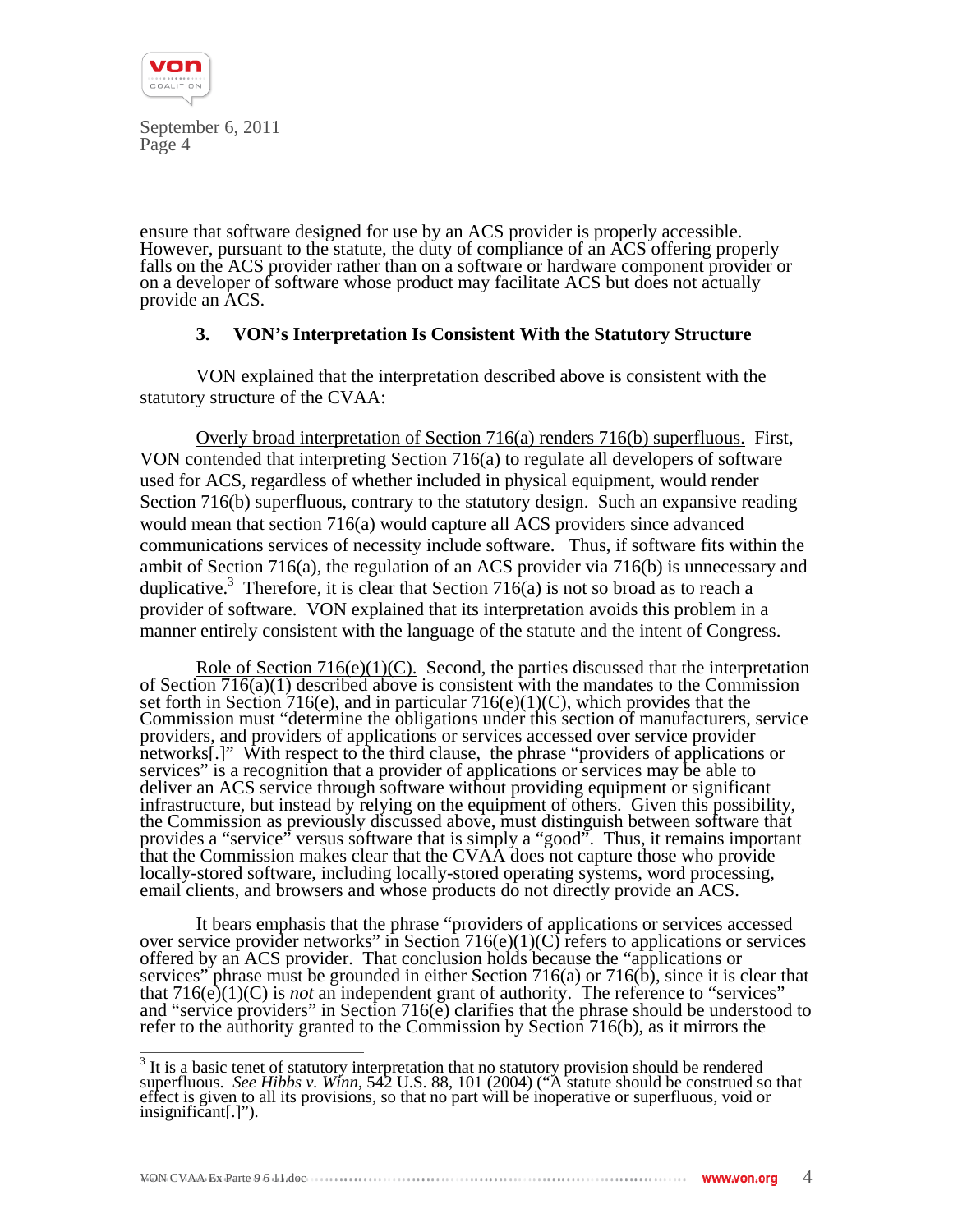

providers/service terminology of that subsection. Consequently, applications and services provided by an ACS provider may be regulated pursuant to Section 716(b) only insofar as they comprise a "service."

 Section 2 limitation on liability. Third, VON explained that its interpretation of Section  $\overline{716(a)}$  is consistent with the limitation on liability found in Section 2 of the CVAA. As VON highlighted, Congress intended to strike an appropriate balance between accessibility and innovation. By focusing liability under Section 716(a) on manufacturers of physical devices, Congress achieved that balance. Further, the software provided by an ACS provider or a manufacturer of equipment used for ACS to users will typically be more robust than that protected by the narrow limitation on software liability included in Section 2, which is limited to information location tools such as a hyperlink or menu, rather than a full-fledged program.

## **II. OTHER ISSUES**

 In addition to its discussion of the scope of Section 716, VON briefly discussed a number of other issues more briefly:

 Products in beta. VON reiterated its view that the FCC should make clear that manufacturers of devices used for ACS or providers of ACS are not subject to the CVAA with respect to products they are testing. Companies need the beta process to test, explore, and improve features, and requiring companies to meet legal accessibility standards at that time would hinder product development, to the detriment of all users.

Functional requirements. VON noted that Section  $716(e)(1)(A)$  requires the Commission to include "performance objectives" in its regulations, but Section  $716(e)(1)(D)$  allows the Commission to adopt technical standards as a safe harbor. VON also asked (a) how the Commission is planning to issue its performance objectives, and (b) whether the Commission would be guided by the Section 255 guidelines or the Section 508 functional performance standards.

 Interoperable video conferencing services. VON reiterated that video conferencing services today are not interoperable and technological barriers at present prevent interoperability. The definition of "interoperable video conferencing service" provided by Section 101 of the CVAA should therefore be understood as a placeholder, allowing the Commission to pursue providers of interoperable video conferencing services whenever they come into existence through private action. VON also emphasized that "interoperable" cannot be understood to simply mean that one user of a particular video conferencing system can talk to another user of that same system. First, the parties explained that such an interpretation would render the use of the term 'interoperable" superfluous, as Congress simply could have used the term "video conferencing service." (A video conferencing service in which one user could not talk to another user of the